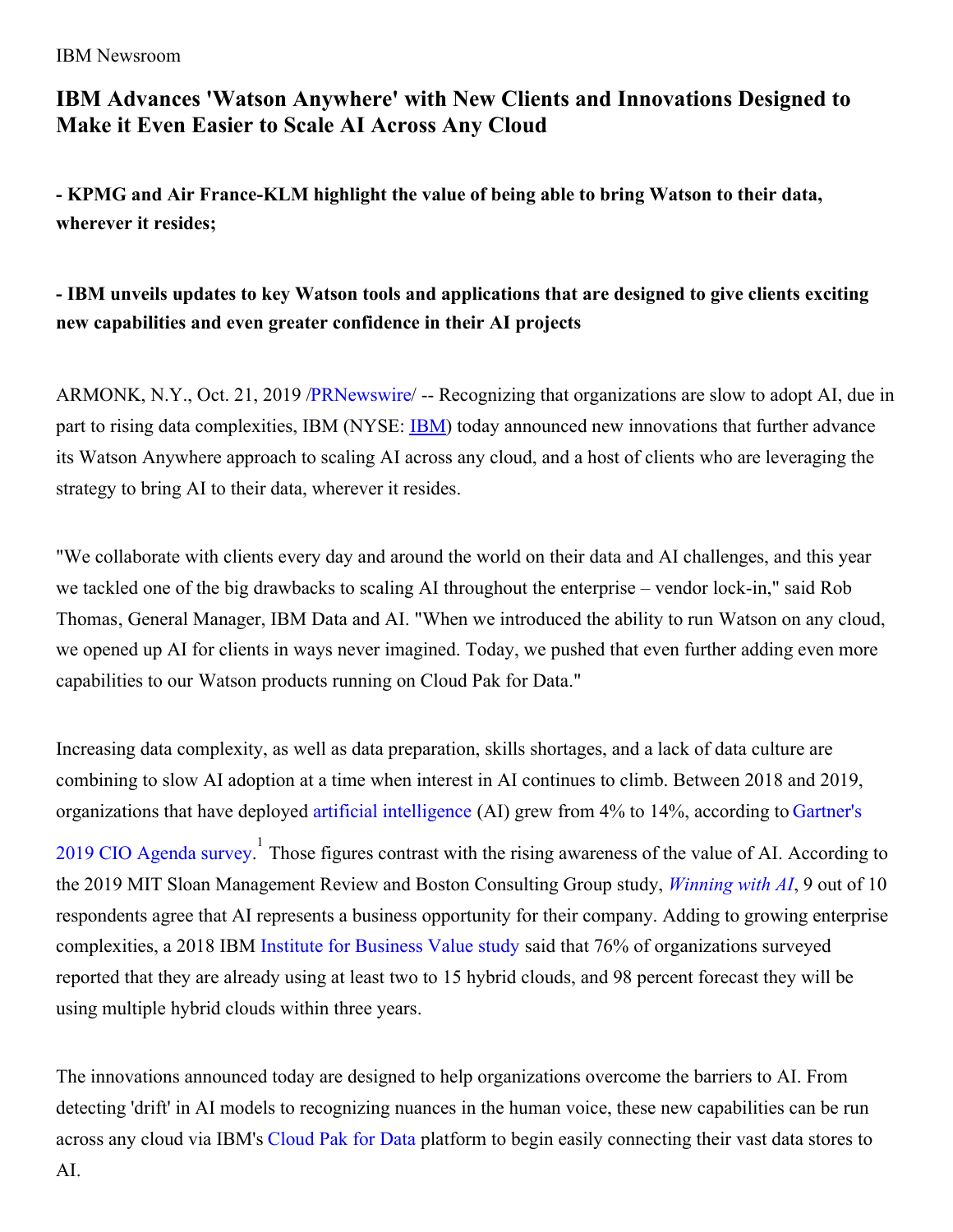As evidence of the growing appeal of this approach to enable AI to run on any cloud, IBM today announced a number of clients that are leveraging Watson across their enterprises to unearth hidden insights, automate mundane tasks and help improve overall business performance. Companies like multinational professional services firm KPMG, and Air France-KLM, are leveraging Watson apps, or building their own AI with Watson tools, to facilitate their AI journeys.

"IBM's strategy for developing AI tools that enable clients to run AI wherever their data is, is exactly the reason we turned to OpenScale – we needed multicloud scalability in order to give clients the kind of transparency and explainability we were talking about," said Steve Hill, Global and US Head of Innovation at KPMG. "Supporting the client's environment, whatever it may be, reflects the understanding that IBM has not only about AI, but about the expanding enterprise."

KPMG, the multinational professional services network and long-time IBM alliance partner, for years has integrated the latest cognitive and automation capabilities into services across its businesses from governance, risk, and compliance to taxes and accounting. Earlier this year KPMG turned to IBM to collaborate on a new service that would provide KPMG clients greater governance and explainability of their AI, no matter where that data resides, no matter what cloud and no matter what AI platform the company was using. KPMG developed the KPMG AI in [Control](https://c212.net/c/link/?t=0&l=en&o=2616407-1&h=1287399124&u=https%3A%2F%2Furldefense.proofpoint.com%2Fv2%2Furl%3Fu%3Dhttps-3A__advisory.kpmg.us_articles_2019_kpmg-2Dartificial-2Dintelligence-2Din-2Dcontrol.html%26d%3DDwMGaQ%26c%3Djf_iaSHvJObTbx-siA1ZOg%26r%3DjAOsLLcxN_LYGcB--ML2BQCv2GFI8V-mafBZO3sCcHE%26m%3Dg_Q61CIWPvgDXVOTmodDz_lBFKZeqsCvazwAQsSXWoY%26s%3DjWOiFD0CXtN8HJOY07hocNmy95GvNRagg1n0OxaEmOw%26e%3D&a=KPMG+AI+in+Control) solution leveraging the Watson OpenScale platform, to give clients the ability to continuously evaluate their machine learning and AI algorithms, models and data for greater confidence in the outcomes. Last month, KPMG teamed with IBM to release a joint offering of this solution to clients called KPMG AI in Control with Watson [OpenScale](https://c212.net/c/link/?t=0&l=en&o=2616407-1&h=3640306892&u=https%3A%2F%2Furldefense.proofpoint.com%2Fv2%2Furl%3Fu%3Dhttps-3A__home.kpmg_us_en_home_insights_2019_09_ai-2Dwatson-2Dopenscale-2Dkpmg.html%26d%3DDwMGaQ%26c%3Djf_iaSHvJObTbx-siA1ZOg%26r%3DjAOsLLcxN_LYGcB--ML2BQCv2GFI8V-mafBZO3sCcHE%26m%3Dg_Q61CIWPvgDXVOTmodDz_lBFKZeqsCvazwAQsSXWoY%26s%3DGANgsnLxEUtsFBY3UuTviRY-CKkgUsGLRebQMAYKkHk%26e%3D&a=KPMG+AI+in+Control+with+Watson+OpenScale).

And to help accelerate customer service and improve the passenger experience, Air France-KLM and its customer service team developed a voice assistant called MIA (My Interactive Assistant), which uses IBM Watson Assistant with Voice Interaction. Air France-KLM collaborated with IBM to develop the voice assistant to improve the customer experience by reducing file processing time. Since the beginning of the pilot in July in a single country, MIA has responded to 4,500 calls from people needing additional information about their flights or their travel plans.

MIA asks the customer for his reservation reference number (PNR) and extracts from this PNR all information relating to the passenger, including name, flight number and telephone number. If needed, the voice assistant can quickly pass the call to a human agent who can take over. The agent will already have all the necessary information on the screen in the background and will therefore be positioned to resolve the request. By design, the higher the number of requests handled by MIA, the more intelligent it will be over time. Other use cases are also under study.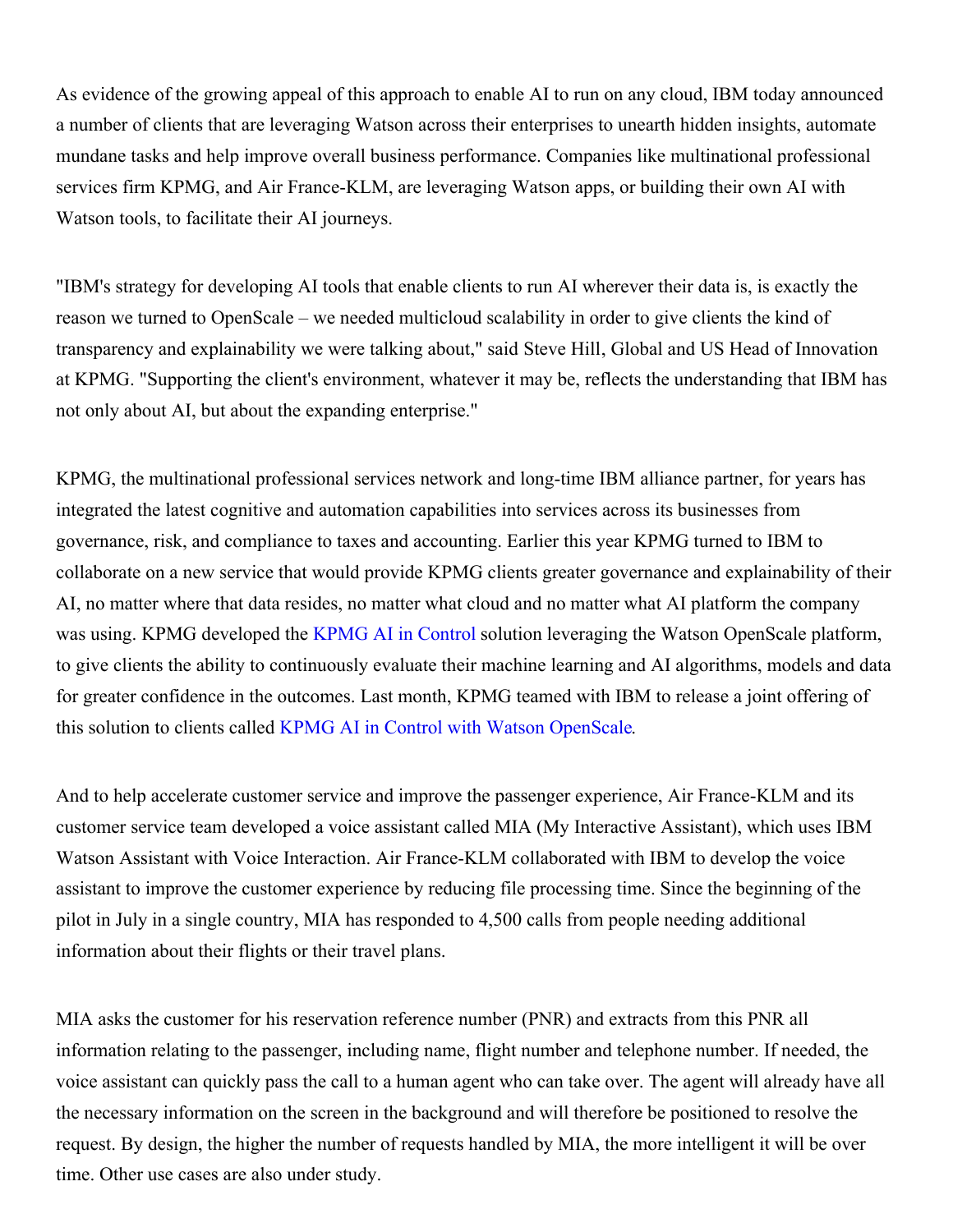#### **New Capabilities Come to Watson Apps and Tools**

IBM rolled out an array of new features and functionality to several of its key products today, including the following:

**Watson [OpenScale](https://c212.net/c/link/?t=0&l=en&o=2616407-1&h=3135824075&u=https%3A%2F%2Fwww.ibm.com%2Fcloud%2Fwatson-openscale%2Fdrift&a=Watson+OpenScale)** – With rising data privacy regulation and growing concern for how AI algorithms are reaching their results, bias detections and explainability are becoming critical. Last year, IBM launched OpenScale, the first AI platform of its kind to do just that – provide organizations the ability to look for bias and govern their AI and query it to understand how it arrived at its results. With such insights, clients can gain greater confidence in their AI and in their results. Today we announced a new capability called Drift Detection which detects when and how far a model "drifts" from its original [parameters.](https://c212.net/c/link/?t=0&l=en&o=2616407-1&h=455803116&u=https%3A%2F%2Fwww.ibm.com%2Fcloud%2Fwatson-openscale%2Fdrift&a=a+new+capability+called+Drift+Detection) It does this by comparing production and training data and the resulting predictions it creates. When a user-defined drift threshold is exceeded, an alert is generated. Drift Detection not only provides greater information about the accuracy of models, but it simplifies, and hence, speeds model re-training.

**Watson [Assistant](https://c212.net/c/link/?t=0&l=en&o=2616407-1&h=3433938025&u=https%3A%2F%2Fwww.ibm.com%2Fcloud%2Fwatson-assistant%2F&a=Watson+Assistant) –** Building on IBM's leading position in enterprise AI assistants, IBM today announced several new key features to the conversational AI product that allow users to deploy, train and continuously improve their virtual assistants quickly on the cloud of their choice. For example, the new Watson Assistant for Voice Interaction is designed to help clients easily integrate an AI-powered assistant into their IVR systems. With this capability customers are able to ask questions in natural language. Watson Assistant now can recognize the nuances of the way people speak and will fast-track the caller to the most appropriate answer. Clients can also blend texting and voice at the same time, allowing instantaneous information exchange. IBM also announced that Watson Assistant is now integrated with IBM Cloud Pak for Data which enables companies to run an assistant in any environment – on premises, or on any private, public, hybrid, or multi-cloud.

**Watson [Discovery](https://c212.net/c/link/?t=0&l=en&o=2616407-1&h=1217480362&u=https%3A%2F%2Fwww.ibm.com%2Fcloud%2Fwatson-discovery&a=Watson+Discovery) –** IBM announced several key updates to Watson Discovery, the company's premier AI search product that leverages machine learning and natural language processing to help clients find data from across their enterprises. New to the platform is Content Miner, which allows for the searching of vast datasets for specific content types, such as text. A new simplified setup format helps non-technical users to can get up and running quickly, while a new "guided experience" dynamically recommends next steps in configuring projects. All of which results in a more agile data discovery process.

**[Cloud](https://c212.net/c/link/?t=0&l=en&o=2616407-1&h=3117184412&u=https%3A%2F%2Fwww.ibm.com%2Fproducts%2Fcloud-pak-for-data%3Fcm_mmc%3DSearch_Google-_-Hybrid%2BCloud_Cloud%2BPrivate%2Bfor%2BData-_-WW_NA-_-%252Bcloud%2520%252Bpak%2520for%2520%252Bdata_b%26cm_mmca1%3D000032KK%26cm_mmca2%3D10008729%26cm_mmca7%3D9005566%26cm_mmca8%3Dkwd-768964236705%26cm_mmca9%3DCjwKCAjw5_DsBRBPEiwAIEDRW27iq9hruqzDfIUsrkorjPtWVqC-FWSj8VuIrt-S-QJ59h-6Uc8WuxoCgrEQAvD_BwE%26cm_mmca10%3D375798638529%26cm_mmca11%3Db%26gclid%3DCjwKCAjw5_DsBRBPEiwAIEDRW27iq9hruqzDfIUsrkorjPtWVqC-FWSj8VuIrt-S-QJ59h-6Uc8WuxoCgrEQAvD_BwE%26gclsrc%3Daw.ds&a=Cloud+Pak+for+Data) Pak for Data –** IBM advances its first-of-a-kind, integrated data analytics platform, with key new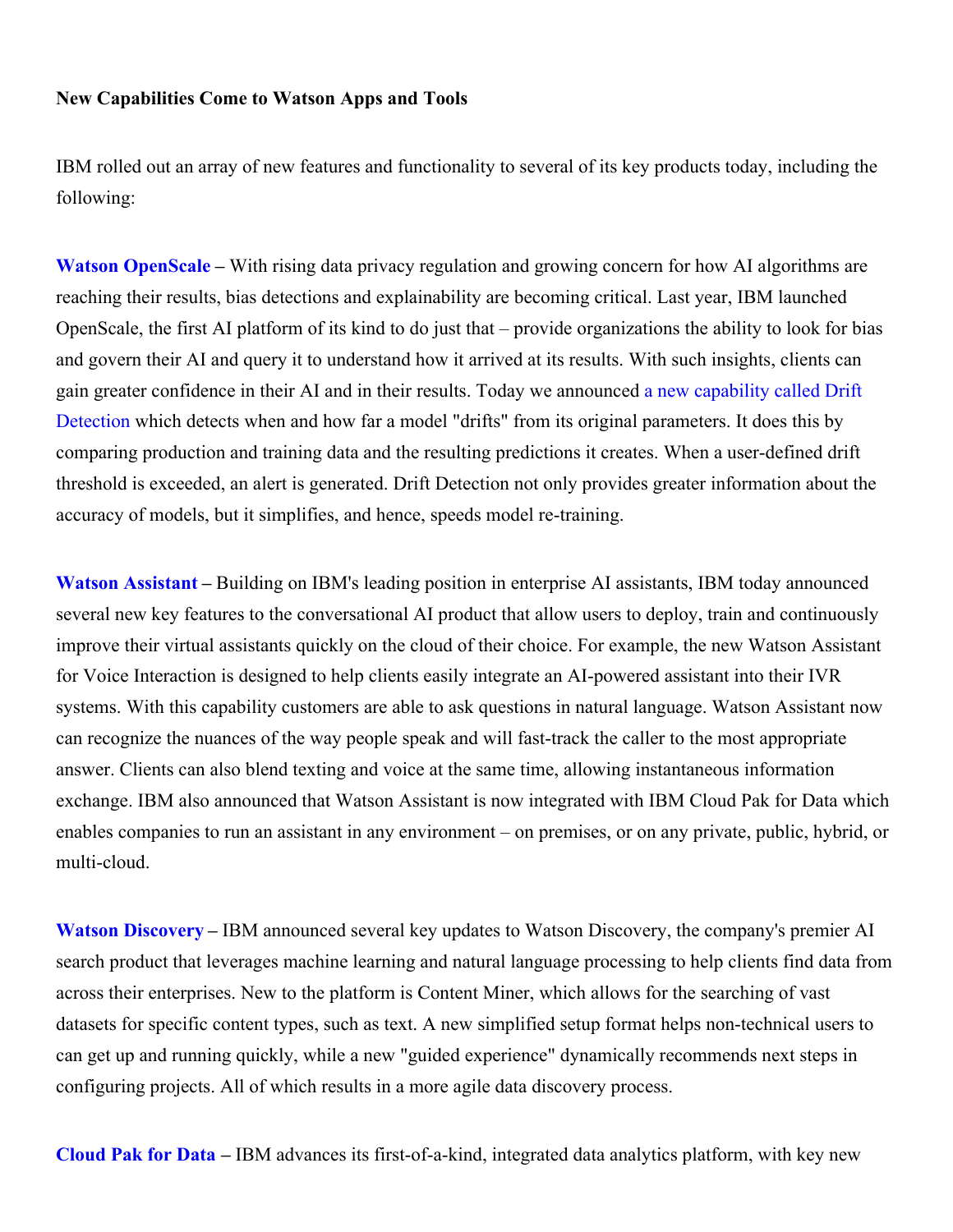features and support. The platform, which has supported Red Hat OpenShift, one of the leading Kubernetesbased container orchestration platforms, since its launch 18 months ago, is now certified on OpenShift. With full certification brings added confidence to clients knowing that all the components came from a supported source, container images contain no known vulnerabilities and most importantly that the containers running throughout are compatible across Red Hat Enterprise Linux environments, regardless of the cloud, and whether private, public or hybrid.

In addition to certification, this latest version now comes with a host of capabilities standard as part of the base platform. Among the new capabilities is Db2 Event Store, for storing and analyzing more than 250 billion events per day, in real-time, and Watson Machine Learning, equipped with AutoAI. AuoAI is IBM's innovative automated model building program that enables data scientists and non-data scientists alike to build machine learning (ML) models with ease. As its name suggests, AutoAI automates such tedious and complicated tasks of ML, including data prep, model selection, feature engineering and hyperparameter optimization, to truly speed clients' adoption of AI. Now these tools come standard with Cloud Pak for Data to be used and scaled across any hybrid multicloud environment.

In addition, Cloud Pak for Data now features open source governance in the base platform, enabling users for the first time to set policy for, and govern the use of open source tools and programs within the enterprise to enable more efficient model building, testing and deployment.

To empower developers to take advantage of the IBM Cloud Pak for Data platform, IBM also announced the Cloud Pak for Data [Developer](https://c212.net/c/link/?t=0&l=en&o=2616407-1&h=4276843328&u=https%3A%2F%2Fdeveloper.ibm.com%2Fcomponents%2Fcloud-pak-for-data%2F&a=Cloud+Pak+for+Data+Developer+Hub) Hub. Here, developers have step-by-step tutorials, code patterns, ongoing support and information on in person workshops taking place in their area for hands-on labs.

**[OpenPages](https://c212.net/c/link/?t=0&l=en&o=2616407-1&h=2060339945&u=https%3A%2F%2Fwww.ibm.com%2Fus-en%2Fmarketplace%2Fgovernance-risk-and-compliance&a=OpenPages+with+Watson) with Watson –** IBM today also announced new features and capabilities to OpenPages with Watson in version 8.1. This governance, risk and compliance (GRC) platform, helps clients as they set and manage operational risk, policy and compliance, financial controls management, IT governance, and internal audits. Version 8.1 comes integrated with a new rules engine, new intuitive views, visualizations, advance workflow features, and a personalized workspace, all of which is designed to enable users to be more productive and effective in managing their risk. One result of the additional engagement and automation features is a more risk-aware culture that empowers more people to participate in managing important risk and compliance activities.

### **About**

For more on these solutions visit [IBM](https://c212.net/c/link/?t=0&l=en&o=2616407-1&h=3063621345&u=https%3A%2F%2Fwww.ibm.com%2Fanalytics%2Fproducts&a=visit+IBM).